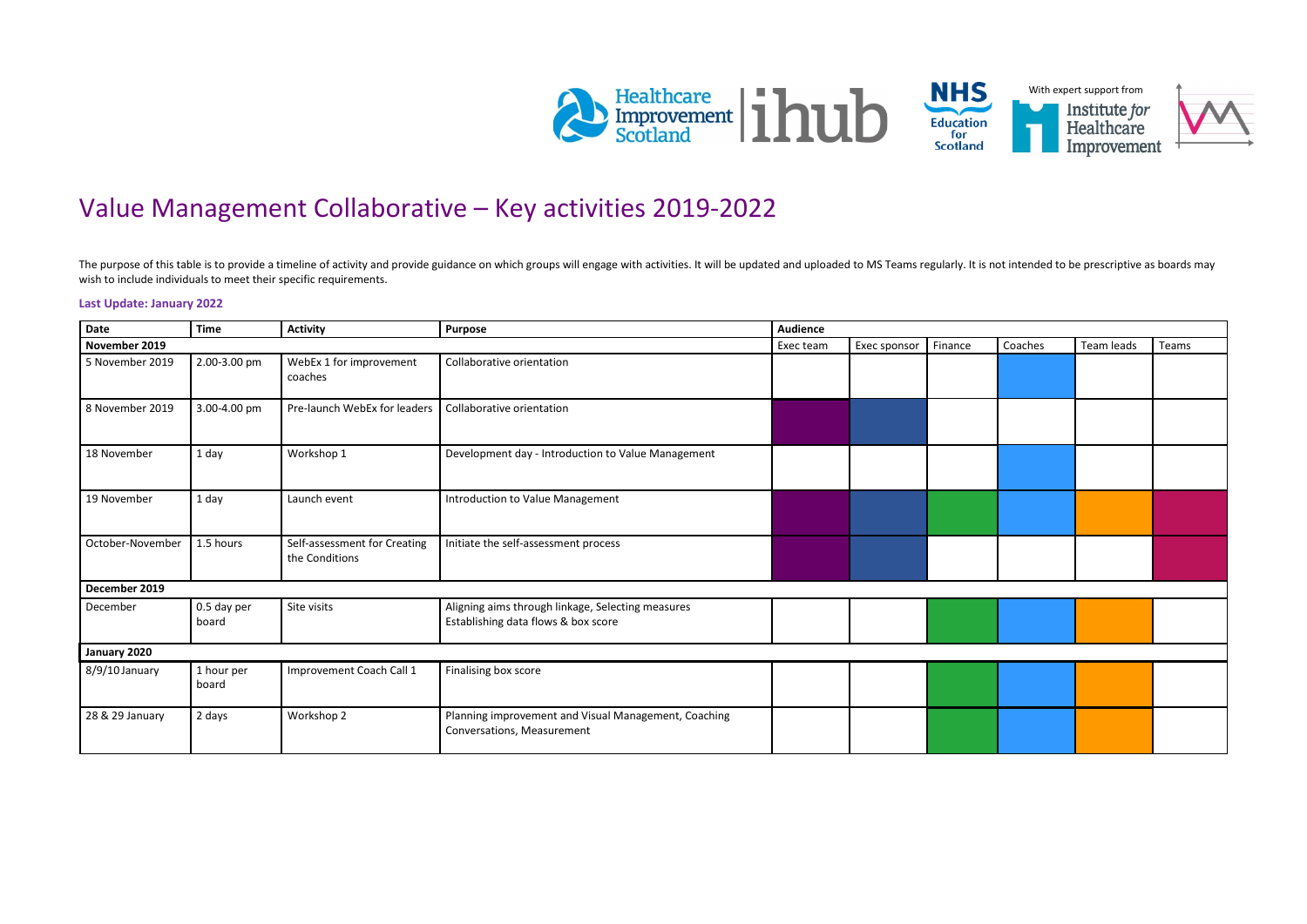| <b>Date</b>      | <b>Time</b>          | <b>Activity</b>          | <b>Purpose</b>                                         | <b>Audience</b> |                     |         |         |            |       |
|------------------|----------------------|--------------------------|--------------------------------------------------------|-----------------|---------------------|---------|---------|------------|-------|
| February 2020    |                      |                          |                                                        | Exec team       | <b>Exec sponsor</b> | Finance | Coaches | Team leads | Teams |
| January-February | 1 day per board      | Board learning session   | Local learning system                                  |                 |                     |         |         |            |       |
| w/c 10 February  | 0.5 day per<br>board | Site visits              | Setting up visual management and preparing improvement |                 |                     |         |         |            |       |
| w/c 17 February  | 1 hour per<br>board  | Improvement Coach Call 2 | Learning from testing & feedback on progress report    |                 |                     |         |         |            |       |

## **March 2020 HIBERNATION**

| Date                     | <b>Time</b>          | <b>Activity</b>                          | <b>Purpose</b>                                                                        | <b>Audience</b> |              |         |         |            |       |
|--------------------------|----------------------|------------------------------------------|---------------------------------------------------------------------------------------|-----------------|--------------|---------|---------|------------|-------|
| <b>June 2020</b>         |                      |                                          |                                                                                       | Exec team       | Exec sponsor | Finance | Coaches | Team leads | Teams |
| w/c 15 June              |                      | Reactivation meeting with<br>each board  |                                                                                       |                 |              |         |         |            |       |
| August 2020              |                      |                                          |                                                                                       |                 |              |         |         |            |       |
| 17 August                | 2-3.30pm             | Post hibernation consultation<br>Webinar | To present post hibernation plans and get feedback from<br>participating boards       |                 |              |         |         |            |       |
| $17 - 31$ August         | 2 hours per<br>board | Virtual site visit with each<br>board    | To re-contract and review progress, define plans & assess<br>learning needs (HIS/NES) |                 |              |         |         |            |       |
| September 2020           |                      |                                          |                                                                                       |                 |              |         |         |            |       |
| 3 September              | 10.00-11.00am        | Module 1                                 | MS Teams Structure and Programme Overview                                             |                 |              |         |         |            |       |
| 8 September              | 10.00-11.30am        | Module 2                                 | <b>Online Facilitation</b>                                                            |                 |              |         |         |            |       |
| 15 September             | 2.00-4.00pm          | Workshop 3 day 1                         | Value Management Methods & Identifying & aligning aims                                |                 |              |         |         |            |       |
| 16 September             | 2.00-3.30pm          | Workshop 3 day 2                         | Establishing a team & Kahler's Drivers                                                |                 |              |         |         |            |       |
| 17 September             | 10.00-11.30am        | Workshop 3 day 3                         | Joy in Work                                                                           |                 |              |         |         |            |       |
| w/c 21 & 28<br>September | 1 hour per<br>board  | Improvement coach call                   | Coaching support                                                                      |                 |              |         |         |            |       |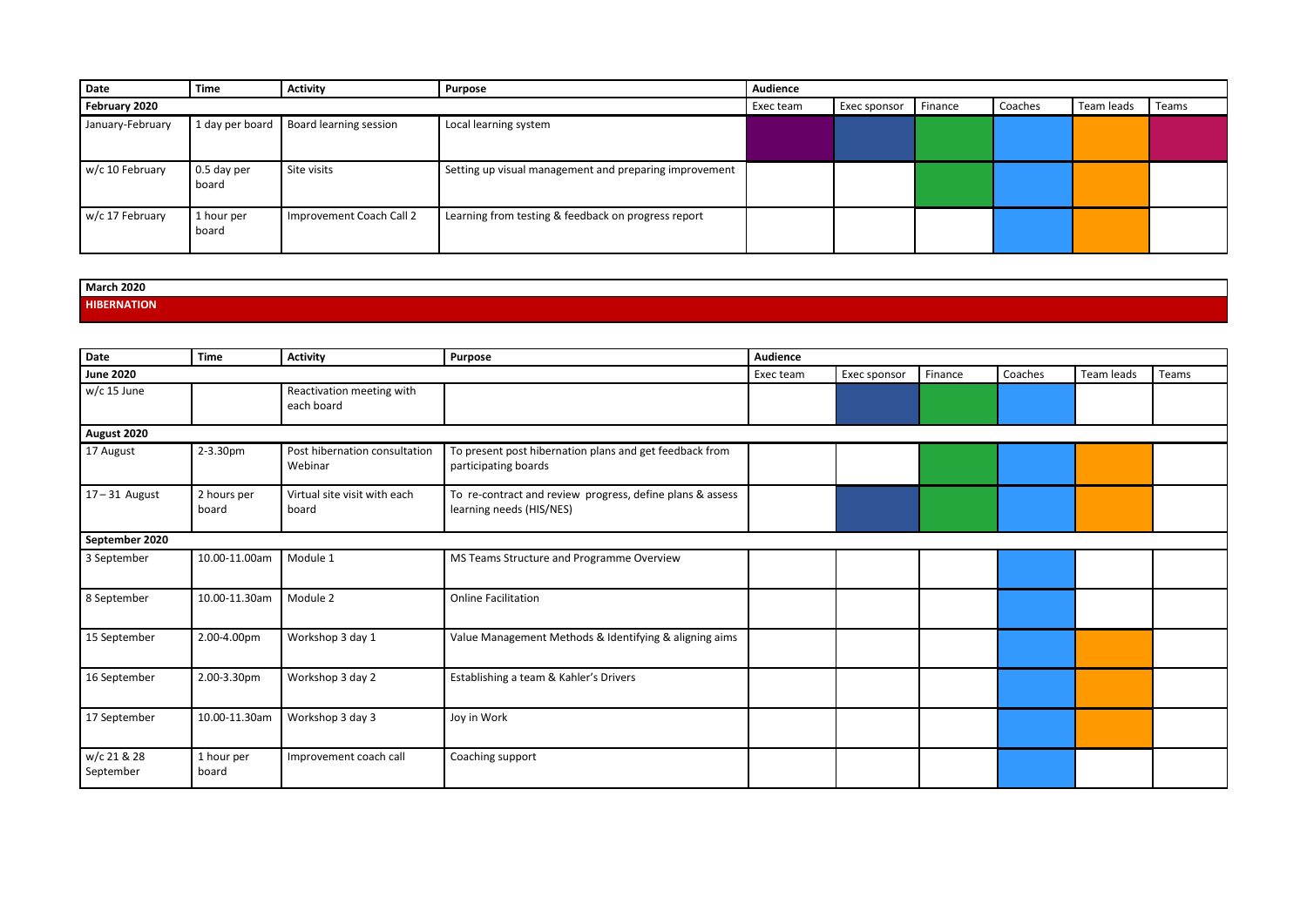| October 2020           |                     |                        |                                          | Exec team | Exec sponsor | Finance | Coaches | Team leads | Teams |
|------------------------|---------------------|------------------------|------------------------------------------|-----------|--------------|---------|---------|------------|-------|
| 6 October              | 2.00-3.30pm         | Module 3               | The power of Qualitative Data            |           |              |         |         |            |       |
| w/c 19 & 26<br>October | 1 hour per<br>board | Improvement coach call | Coaching and feedback on self-assessment |           |              |         |         |            |       |
| 28 October             | 3.00-4.30pm         | Finance Webinar        |                                          |           |              |         |         |            |       |

| November 2020           |                     |                              |                                                                                     | Exec team | <b>Exec sponsor</b> | Finance | Coaches | Team leads | Teams |
|-------------------------|---------------------|------------------------------|-------------------------------------------------------------------------------------|-----------|---------------------|---------|---------|------------|-------|
| 18 November             | 2.00-3.30pm         | Project surgery & networking | Project surgery 45 mins<br>Networking 45 mins                                       |           |                     |         |         |            |       |
| 24 November             | 2.00-3.30pm         | Workshop 4 day 1             | Interpreting and Understanding Run Charts & Prioritising<br><b>Improvement Work</b> |           |                     |         |         |            |       |
| 25 November             | 10.00-11.30am       | Workshop 4 day 2             | Working with Teams: Reaching Consensus & Providing<br>Feedback                      |           |                     |         |         |            |       |
| 26 November             | 2.00-3.30pm         | Workshop 4 day 3             | <b>Coaching Conversations</b>                                                       |           |                     |         |         |            |       |
| w/c 16 & 23<br>November | 1 hour per<br>board | Improvement coach call       | Coaching and feedback on self-assessment                                            |           |                     |         |         |            |       |

| December 2020           |                     |                              |                                               | Exec team | Exec sponsor | Finance | Coaches | Team leads | Teams |
|-------------------------|---------------------|------------------------------|-----------------------------------------------|-----------|--------------|---------|---------|------------|-------|
| 7 December              | 2.30-4.00pm         | Webinar                      | Resistance to Change                          |           |              |         |         |            |       |
| w/c 14 & 21<br>December | 1 hour per<br>board | Improvement coach call       | Coaching and feedback on self-assessment      |           |              |         |         |            |       |
| 14 December             | 2.00-3.30pm         | Project surgery & networking | Project surgery 45 mins<br>Networking 45 mins |           |              |         |         |            |       |

| January 2021 |                     |                              |                                                               | Exec team | <b>Exec sponsor</b> Finance | Coaches | Team leads | Teams |
|--------------|---------------------|------------------------------|---------------------------------------------------------------|-----------|-----------------------------|---------|------------|-------|
| 20 January   | 2.00-3.30pm         | Project surgery & networking | Project surgery 45 mins<br>Networking 45 mins                 |           |                             |         |            |       |
| 26 January   | 2.00-3.30pm         | Module 4                     | Freezing & extending baseline medians to track<br>improvement |           |                             |         |            |       |
| January tbc  | 1 hour per<br>board | Improvement coach call       | Coaching and feedback on self-assessment                      |           |                             |         |            |       |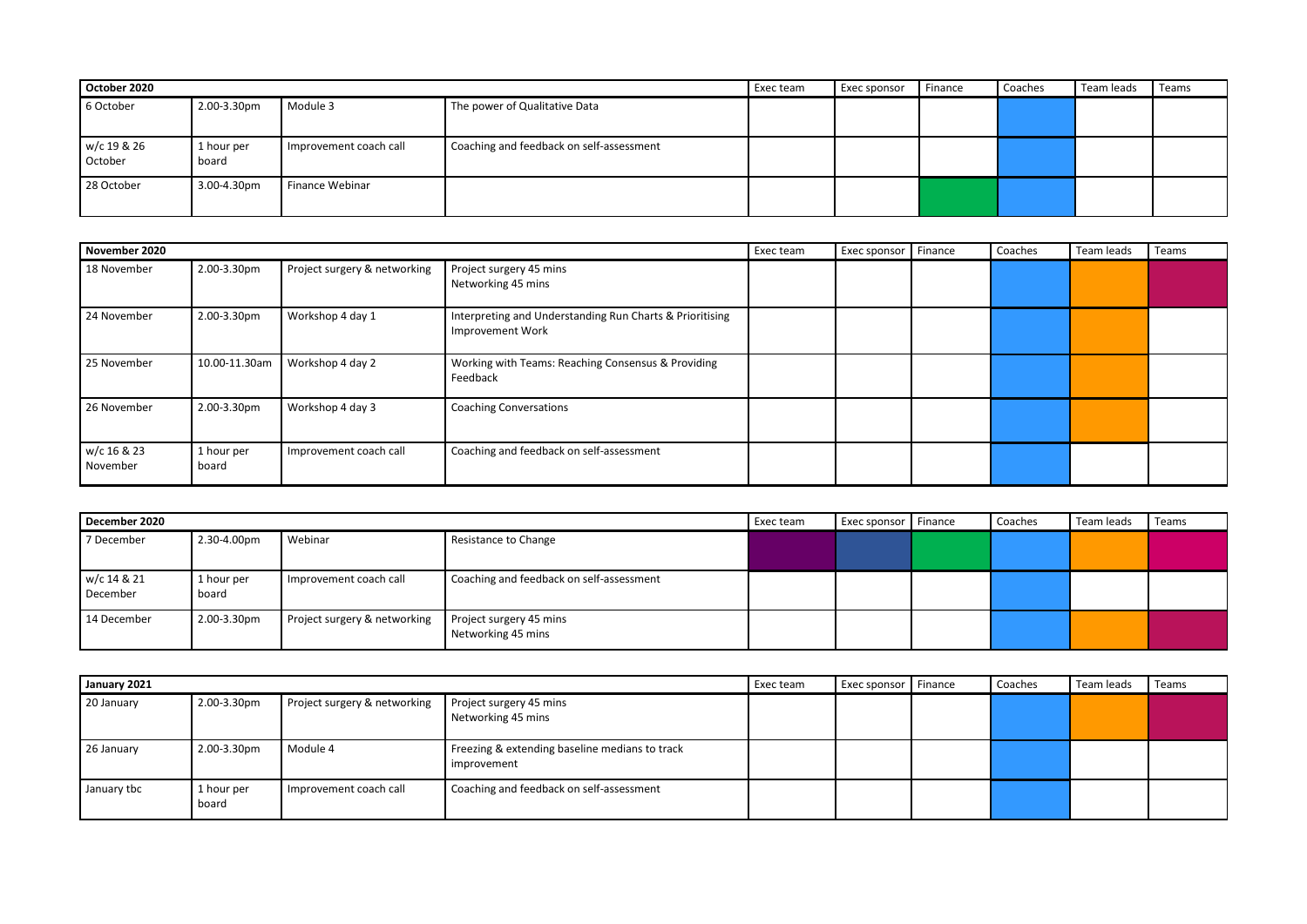| February 2021   |                     |                              |                                               | Exec team | Exec sponsor   Finance | Coaches | Team leads | Teams |
|-----------------|---------------------|------------------------------|-----------------------------------------------|-----------|------------------------|---------|------------|-------|
| 11 February     | 3.00-4.30pm         | Finance webinar 2            |                                               |           |                        |         |            |       |
| w/c 22 February | 1 hour per<br>board | Improvement coach call       | Coaching and feedback on self-assessment      |           |                        |         |            |       |
| 22 February     | 2.00-3.30pm         | Project surgery & networking | Project surgery 45 mins<br>Networking 45 mins |           |                        |         |            |       |

| <b>March 2021</b>        | Coaching and feedback on self-assessment<br>Improvement coach call<br>1 hour per<br>board |                                                   |                                                                                                              | Exec team | Exec sponsor | Finance | Coaches | Team leads | Teams |
|--------------------------|-------------------------------------------------------------------------------------------|---------------------------------------------------|--------------------------------------------------------------------------------------------------------------|-----------|--------------|---------|---------|------------|-------|
| $w/c$ 22 and 29<br>March |                                                                                           |                                                   |                                                                                                              |           |              |         |         |            |       |
| 30 March                 | 2.00-4.00pm                                                                               | Reflecting, Learning and<br>Looking to the Future | Reflect on achievements, discuss the design of the<br>collaborative going forward and further board planning |           |              |         |         |            |       |

| April 2021 - March 2022   |                                   |                        |                                          |           |                     |         |         |            |       |
|---------------------------|-----------------------------------|------------------------|------------------------------------------|-----------|---------------------|---------|---------|------------|-------|
| <b>April 2021</b>         |                                   |                        |                                          | Exec team | <b>Exec sponsor</b> | Finance | Coaches | Team leads | Teams |
| 13 April                  | 2.00-3.30pm                       | Module 5               | Human Factors & Reliability              |           |                     |         |         |            |       |
| 15 April                  | 2.00-3.30pm                       | Module 6               | Transitioning teams to independence      |           |                     |         |         |            |       |
| w/c 19 April              | 1 hour 45 mins<br>per board       | Site visits (2 boards) | MS Teams or on-site                      |           |                     |         |         |            |       |
| w/c 26 April and 3<br>May | 1 hour per<br>board (3<br>boards) | Improvement coach call | Coaching and feedback on self-assessment |           |                     |         |         |            |       |
| 28 April                  | 2.00-3.30pm                       | Module 7               | Testing to Implementation                |           |                     |         |         |            |       |
| 29 April                  | 2.00-3.30pm                       | Module 8               | Sustainability, Scale Up & Spread        |           |                     |         |         |            |       |

| May 2021 |             |                                                                                 |                  | Exec team | Exec sponsor   Finance | Coaches | Team leads | Teams |
|----------|-------------|---------------------------------------------------------------------------------|------------------|-----------|------------------------|---------|------------|-------|
| 13 May   | 2.00-3.30pm | Module 9: Session 1                                                             | QI Team Coaching |           |                        |         |            |       |
|          | per board   | $\vert$ w/c 17 and 24 May $\vert$ 1 hour 45 mins $\vert$ Site visits (2 boards) |                  |           |                        |         |            |       |
| 20 May   | 2.00-3.30pm | Project surgery & networking                                                    |                  |           |                        |         |            |       |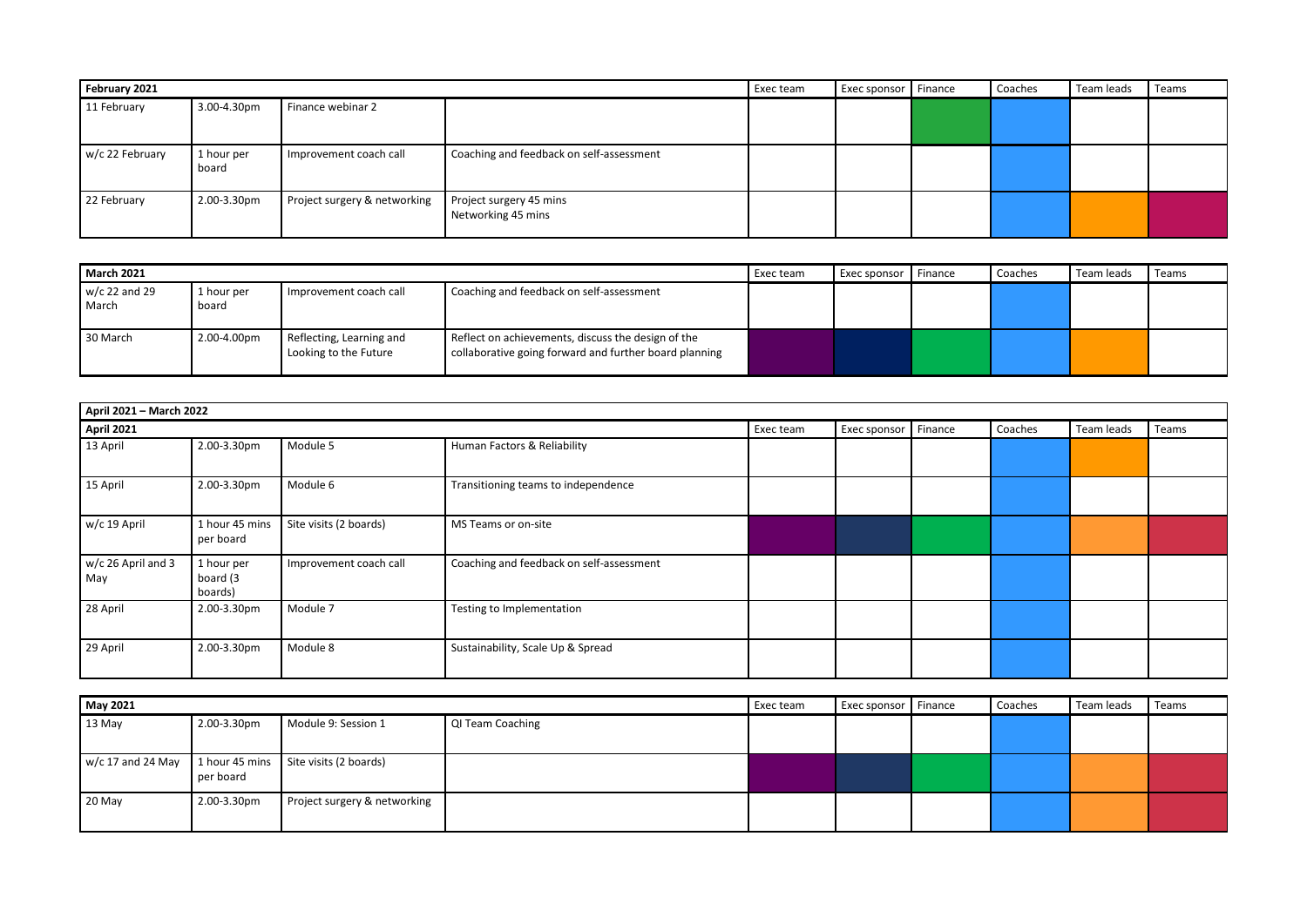| 1 hour per  | Coaching and feedback on self-assessment                                          |  |  |  |
|-------------|-----------------------------------------------------------------------------------|--|--|--|
| board (3    |                                                                                   |  |  |  |
| boards)     |                                                                                   |  |  |  |
|             | Drop in session                                                                   |  |  |  |
|             |                                                                                   |  |  |  |
| 1.30-3.30pm | QI Team Coaching                                                                  |  |  |  |
|             |                                                                                   |  |  |  |
|             | I Improvement coach call<br>11.00-12.00pm Coach networking<br>Module 9: Session 2 |  |  |  |

| <b>June 2021</b> |                             |                                                           |                                                                                 | Exec team | Exec sponsor | Finance | Coaches | Team leads | Teams |
|------------------|-----------------------------|-----------------------------------------------------------|---------------------------------------------------------------------------------|-----------|--------------|---------|---------|------------|-------|
| 7 June           | 2.00-3.30pm                 | Workshop 5: Session 1                                     | Effective use of data and variation                                             |           |              |         |         |            |       |
| 10 June          | 11.30-12.30pm               | Coach networking                                          | Drop in session                                                                 |           |              |         |         |            |       |
| 17 June          | 1 hour 45 mins<br>per board | Site visit (1 board)                                      |                                                                                 |           |              |         |         |            |       |
| 23 June          | 11.00-12.30pm               | Co-Design Workshop - Value<br><b>Management Resources</b> | Consider what resources might be useful for spread and<br>how to progress these |           |              |         |         |            |       |
| 23 June          | 2.00-3.30pm                 | Workshop 5: Session 2                                     | Tools and visualisation to support effective use of<br>understanding variation  |           |              |         |         |            |       |
| 24 June          | 11.00-12.00pm               | Coach networking                                          | Drop in session                                                                 |           |              |         |         |            |       |
| $w/c$ 28 June    |                             | Improvement coach call                                    | Coaching and feedback on self-assessment                                        |           |              |         |         |            |       |
| 30 June          | 2.00-3.30pm                 | Project surgery & networking                              | Project surgery 45 mins<br>Networking 45 mins                                   |           |              |         |         |            |       |

| <b>July 2021</b>            |             |                                      |                                                                   | Exec team | Exec sponsor Finance | Coaches | Team leads | Teams |
|-----------------------------|-------------|--------------------------------------|-------------------------------------------------------------------|-----------|----------------------|---------|------------|-------|
| 1 July                      | 2.00-3.30pm | Workshop 5: Session 3                | Effective narrative, questioning and telling a story with<br>data |           |                      |         |            |       |
| 8 July                      | 1.00-2.00pm | Coach networking                     | Drop in session                                                   |           |                      |         |            |       |
| $w/c$ 26 July, and 2<br>Aug |             | Improvement coach call (5<br>boards) | Coaching and feedback on self-assessment                          |           |                      |         |            |       |

| August 2021 |               |                  |                 | Exec team | Exec sponsor   Finance | Coaches | Team leads | Teams |
|-------------|---------------|------------------|-----------------|-----------|------------------------|---------|------------|-------|
| 5 August    | 10.00-11.00am | Coach networking | Drop in session |           |                        |         |            |       |
|             |               |                  |                 |           |                        |         |            |       |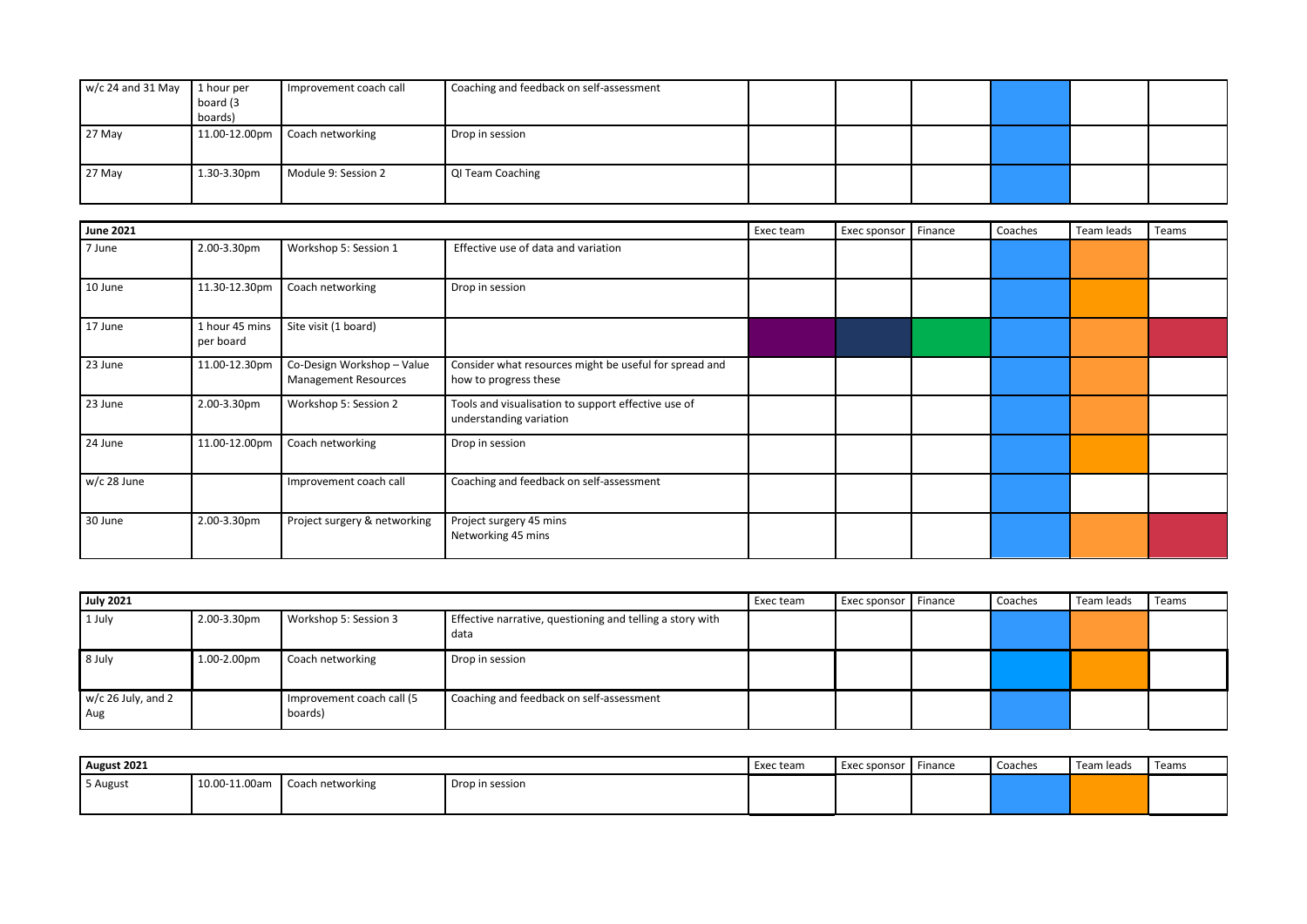| 19 August                         | 09.30-10.30am | Coach networking       | Drop in session                                                                                              |  |  |  |
|-----------------------------------|---------------|------------------------|--------------------------------------------------------------------------------------------------------------|--|--|--|
| 19 August                         | 2.00-3.00pm   | Module 10, Session 1   | An introduction to Microsoft Excel and basic functions                                                       |  |  |  |
| 24 August                         | 2.00-3.00pm   | Module 10, Session 2   | Basic formulas, managing multiple sheets of data and<br>producing a chart                                    |  |  |  |
| w/c 30 August, and<br>6 September |               | Improvement coach call | Coaching and feedback on self-assessment                                                                     |  |  |  |
| 31 August                         | 2.00-3.30pm   | Coach networking event | Identify similar teams and opportunities to connect, build<br>relationships and enhance the learning network |  |  |  |

| September 2021                     |               |                              |                                               | Exec team | Exec sponsor   Finance | Coaches | Team leads | Teams |
|------------------------------------|---------------|------------------------------|-----------------------------------------------|-----------|------------------------|---------|------------|-------|
| 16 September                       | 10.00-11.00am | Coach networking             | Drop in session                               |           |                        |         |            |       |
| 16 September                       | 2.00-3.00pm   | Project surgery & networking | Project surgery 30 mins<br>Networking 30 mins |           |                        |         |            |       |
| w/c 27 September,<br>and 4 October |               | Improvement coach call       | Coaching and feedback on self-assessment      |           |                        |         |            |       |
| 30 September                       | 09.30-10.30am | Coach networking             | Drop in session                               |           |                        |         |            |       |

| October 2021                     |             |                        |                                                                                                              | Exec team | Exec sponsor | Finance | Coaches | Team leads | Teams |
|----------------------------------|-------------|------------------------|--------------------------------------------------------------------------------------------------------------|-----------|--------------|---------|---------|------------|-------|
| w/c 4 October                    |             | Improvement coach call | Coaching and feedback on self-assessment                                                                     |           |              |         |         |            |       |
| 26 October                       | 2.00-3.30pm | Module 11              | Art of Reframing                                                                                             |           |              |         |         |            |       |
| 28 October                       | 2.00-3.00pm | Coach networking event | Identify similar teams and opportunities to connect, build<br>relationships and enhance the learning network |           |              |         |         |            |       |
| 29 October and w/c<br>1 November |             | Improvement coach call | Coaching and feedback on self-assessment                                                                     |           |              |         |         |            |       |

| November 2021 |                           |                                |                           | Exec team | Exec sponsor   Finance | Coaches | Team leads | Teams |
|---------------|---------------------------|--------------------------------|---------------------------|-----------|------------------------|---------|------------|-------|
| 9 November    | 1.00-2.00pm               | Coach networking               | Drop in session           |           |                        |         |            |       |
|               |                           |                                |                           |           |                        |         |            |       |
| 17 November   | 10.00-11:30am   Module 12 |                                | <b>Project Management</b> |           |                        |         |            |       |
|               |                           |                                |                           |           |                        |         |            |       |
| 23 November   |                           | 11.30-12.30am Coach networking | Drop in session           |           |                        |         |            |       |
|               |                           |                                |                           |           |                        |         |            |       |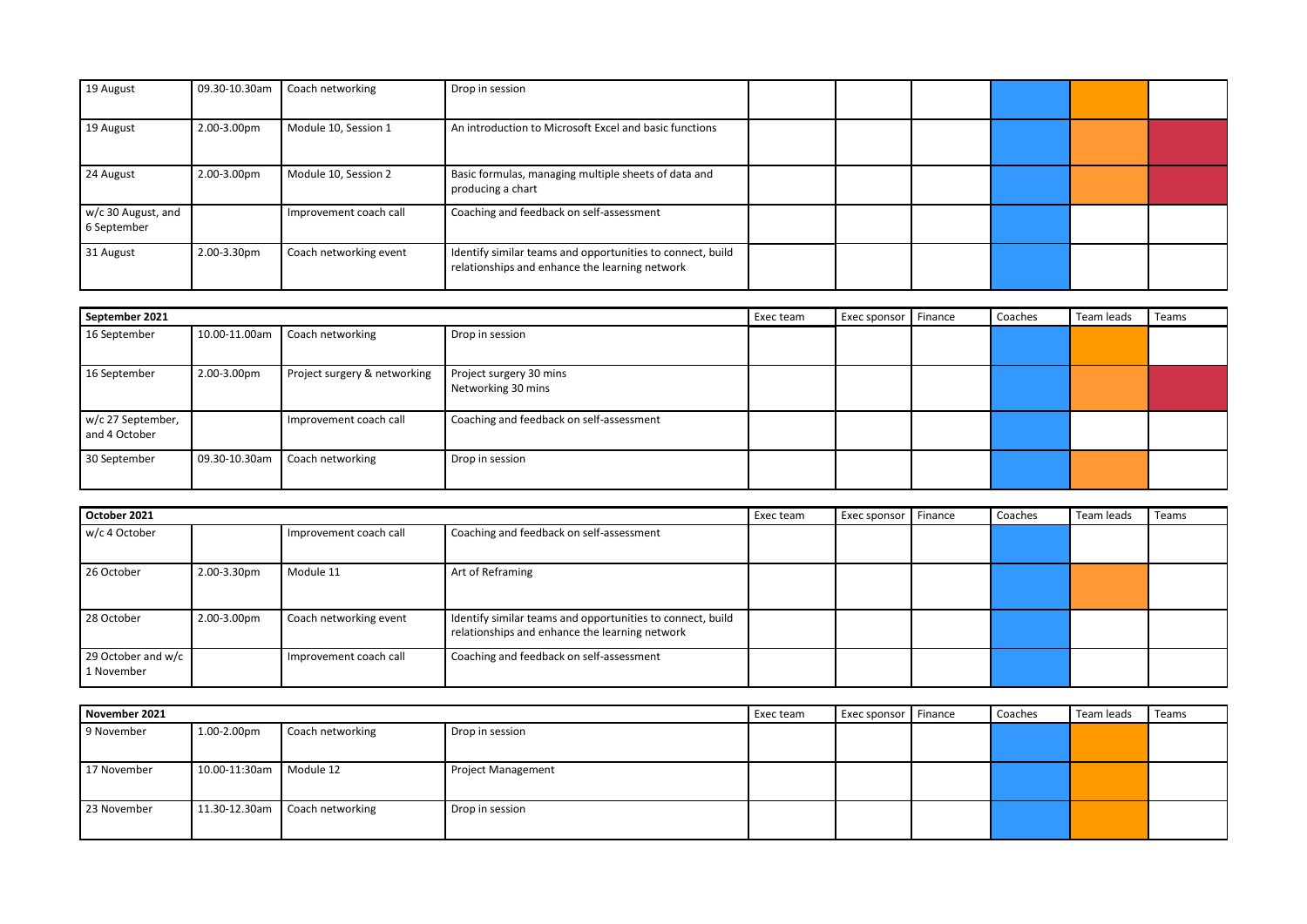| $w/c$ 29 Nov and 6<br>  Dec |             | Improvement coach call                  | Coaching and feedback on self-assessment                                                      |  |  |  |
|-----------------------------|-------------|-----------------------------------------|-----------------------------------------------------------------------------------------------|--|--|--|
| 30 November                 | 2.00-3.30pm | Project surgery - reflection<br>session | An opportunity to reflect on and discuss value<br>management successes and challenges to date |  |  |  |

| December 2021 |                  |                                |                                                           |  | Exec sponsor   Finance | Coaches | Team leads | Teams |
|---------------|------------------|--------------------------------|-----------------------------------------------------------|--|------------------------|---------|------------|-------|
| 6 December    | $1.30 - 3.00$ pm | Module 13                      | <b>Facilitation Skills &amp; Courageous Conversations</b> |  |                        |         |            |       |
|               |                  |                                |                                                           |  |                        |         |            |       |
|               |                  |                                |                                                           |  |                        |         |            |       |
| 9 December    |                  | 09.30-10.30am Coach networking | Drop in session                                           |  |                        |         |            |       |
|               |                  |                                |                                                           |  |                        |         |            |       |
|               |                  |                                |                                                           |  |                        |         |            |       |

| January 2022                                                                                                                                                                                                               | Exec team | Exec sponsor   Finance |  | I Coaches | Team leads | Teams |  |  |  |  |
|----------------------------------------------------------------------------------------------------------------------------------------------------------------------------------------------------------------------------|-----------|------------------------|--|-----------|------------|-------|--|--|--|--|
| As we are aware that the coming months are going to be extremely challenging for the health and care system, we are postponing all non-essential collaborative activity in January. We will be in touch at a later date to |           |                        |  |           |            |       |  |  |  |  |
| reschedule these events.                                                                                                                                                                                                   |           |                        |  |           |            |       |  |  |  |  |

| February 2022    |             |                        |                                            | Exec team | Exec sponsor ' | Finance | Coaches | Team leads | Teams |
|------------------|-------------|------------------------|--------------------------------------------|-----------|----------------|---------|---------|------------|-------|
| $1 - 7$ February |             | Improvement coach call | Coaching and feedback on self-assessment   |           |                |         |         |            |       |
| 24 February      | 2.00-3.00pm | Module 14              | Introduction to Statistical Process Charts |           |                |         |         |            |       |
| 25 February      | 2.00-3.30pm | Project surgery        |                                            |           |                |         |         |            |       |

| <b>March 2022</b> |             |                        |                                          | Exec team | <b>Exec sponsor</b> | Finance | Coaches | Team leads | Teams |
|-------------------|-------------|------------------------|------------------------------------------|-----------|---------------------|---------|---------|------------|-------|
| tbc               |             | Improvement coach call | Coaching and feedback on self-assessment |           |                     |         |         |            |       |
|                   |             |                        |                                          |           |                     |         |         |            |       |
| tbc               |             | Site visits            |                                          |           |                     |         |         |            |       |
|                   |             |                        |                                          |           |                     |         |         |            |       |
| 16 March          | 2.00-3.30pm | Module 15              | Productive Zone of Discomfort            |           |                     |         |         |            |       |
|                   |             |                        |                                          |           |                     |         |         |            |       |

| <b>April 2022</b> |  |                        | Exec team                                | Exec sponsor   Finance | Coaches | Team leads | Teams |  |
|-------------------|--|------------------------|------------------------------------------|------------------------|---------|------------|-------|--|
| I tbc             |  | Improvement coach call | Coaching and feedback on self-assessment |                        |         |            |       |  |
|                   |  |                        |                                          |                        |         |            |       |  |